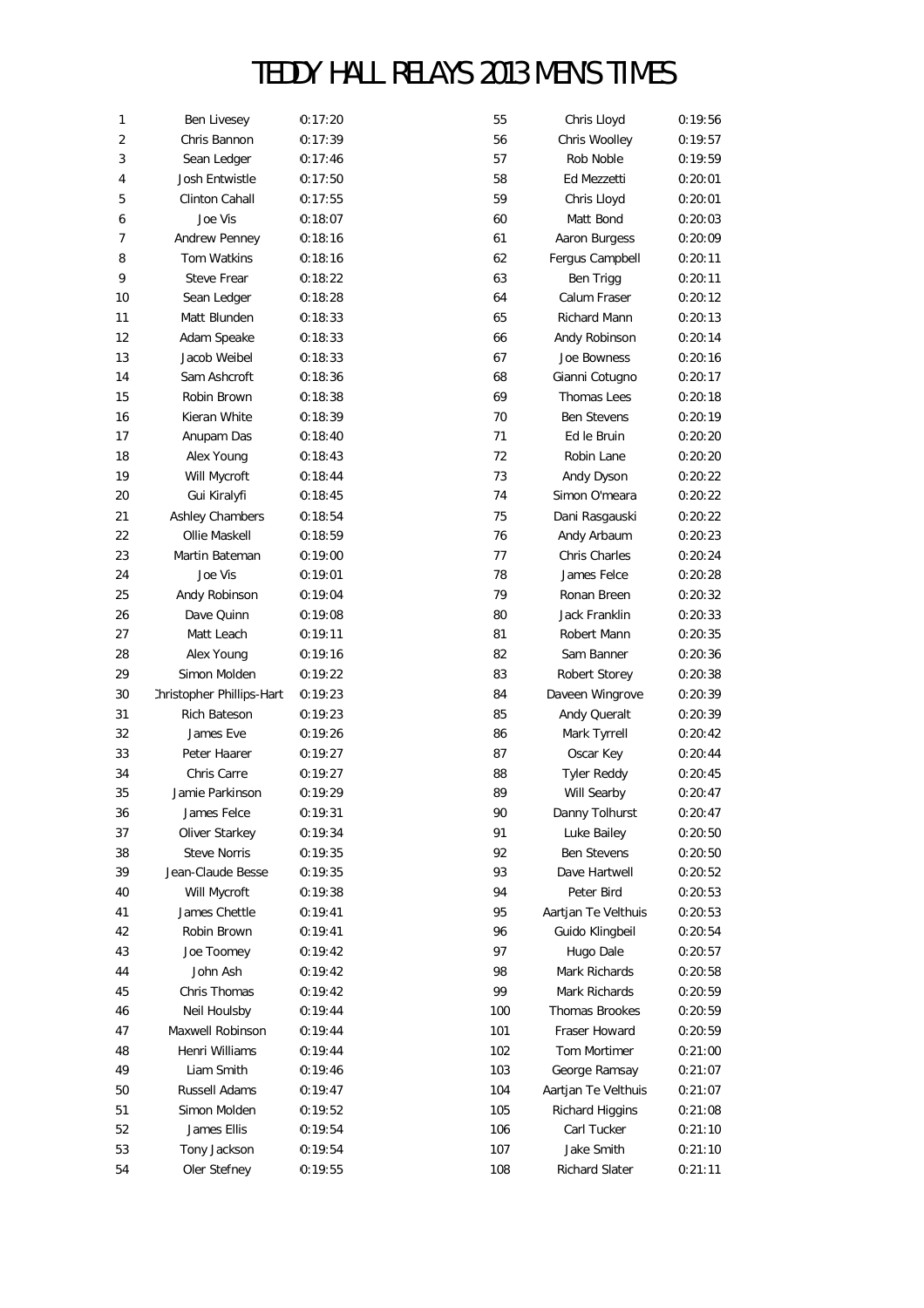| 109 | Matt Douthwaite         | 0:21:11 | 163 | Andy John                          | 0:21:58 |
|-----|-------------------------|---------|-----|------------------------------------|---------|
| 110 | Xander Ryan             | 0:21:12 | 164 | Les Bensamin                       | 0:22:00 |
| 111 | <b>Andrew Phelps</b>    | 0:21:17 | 165 | Oli Dammone                        | 0:22:01 |
| 112 | <b>Richard Franzese</b> | 0:21:18 | 166 | Alastair Hope-Morley               | 0:22:04 |
| 113 | Dan Peace               | 0:21:18 | 167 | Piotr Czaban                       | 0:22:06 |
| 114 | James Walker            | 0:21:20 | 168 | David Evans                        | 0:22:06 |
| 115 | Jordan Thyer            | 0:21:22 | 169 | <b>Felix Castellanos</b>           | 0:22:08 |
| 116 | Jonathan Darby          | 0:21:22 | 170 | Ed Bond                            | 0:22:08 |
| 117 | Kevin Game              | 0:21:23 | 171 | Alex Vessey                        | 0:22:08 |
| 118 | Ed Stevens              | 0:21:23 | 172 | John Atyeo                         | 0:22:10 |
| 119 | Santiago Izquierdo      | 0:21:24 | 173 | <b>Torsten Roesler</b>             | 0:22:11 |
| 120 | <b>Joby Mullens</b>     | 0:21:26 | 174 | Ian Berryman                       | 0:22:12 |
| 121 | Tom Lewin               | 0:21:27 | 175 | Daniel Woodburn                    | 0:22:12 |
| 122 | John Halliday           | 0:21:27 | 176 | Jason Smith                        | 0:22:13 |
| 123 | Hari Faulkner           | 0:21:27 | 177 | Rob Webster                        | 0:22:14 |
| 124 | Bath Mixed B Leg 2      | 0:21:27 | 178 | Nick Wellkamp                      | 0:22:14 |
| 125 | Robert Storey           | 0:21:30 | 179 | Steve Donnelley                    | 0:22:15 |
| 126 | Sam Brewster            | 0:21:31 | 180 | Ed O'Brien                         | 0:22:17 |
| 127 | Eddie Ruth              | 0:21:31 | 181 | Tim Middleton                      | 0:22:17 |
| 128 | Julian Richardson       | 0:21:35 | 182 | Jim Fouracre                       | 0:22:18 |
| 129 | Tobias Kaudsum          | 0:21:36 | 183 | Rob Dean                           | 0:22:18 |
| 130 | Aistis Simiatas         | 0:21:38 | 184 | Kevin Game                         | 0:22:18 |
| 131 | Daveen Wingrove         | 0:21:39 | 185 |                                    | 0:22:18 |
| 132 | Tom Stubbs              |         | 186 | Bath Mixed B Leg 3<br>Paddy Radley | 0:22:20 |
|     | Dave Parsons            | 0:21:39 |     |                                    |         |
| 133 |                         | 0:21:40 | 187 | Kevin Game                         | 0:22:21 |
| 134 | James Selvey            | 0:21:41 | 188 | Chris Rowlands                     | 0:22:22 |
| 135 | Graham Baird            | 0:21:42 | 189 | Jack Franklin                      | 0:22:22 |
| 136 | Thomas Rushton          | 0:21:42 | 190 | Greg Fitzgerald                    | 0:22:24 |
| 137 | Rob Linnell             | 0:21:43 | 191 | Julian Moore                       | 0:22:25 |
| 138 | Jack Lawlar-Anderson    | 0:21:43 | 192 | Julian Ensbey                      | 0:22:27 |
| 139 | Carl Tucker             | 0:21:43 | 193 | Daniel Thompson                    | 0:22:27 |
| 140 | Bryan Vaughan           | 0:21:43 | 194 | Adrian Thiemicke                   | 0:22:28 |
| 141 | Paul Leppard            | 0:21:43 | 195 | Oliver King                        | 0:22:31 |
| 142 | Hari Faulkner           | 0:21:43 | 196 | <b>Elliot Smith</b>                | 0:22:36 |
| 143 | Davin Evans             | 0:21:46 | 197 | Rob Minton                         | 0:22:37 |
| 144 | Jason Chalk             | 0:21:47 | 198 | Dave Gillot                        | 0:22:37 |
| 145 | NathanTailleur          | 0:21:47 | 199 | Pierre Vetois                      | 0:22:38 |
| 146 | Olly Cox                | 0:21:48 | 200 | Marco Gomes                        | 0:22:38 |
| 147 | Steven Leak             | 0:21:48 | 201 | Pete Warburton                     | 0:22:39 |
| 148 | <b>Richard Jenkins</b>  | 0:21:49 | 202 | Jesse Groenewegen                  | 0:22:39 |
| 149 | James Tidd              | 0:21:50 | 203 | Jacob WDay                         | 0:22:41 |
| 150 | Jason Bruce             | 0:21:51 | 204 | Gavin                              | 0:22:41 |
| 151 | Luke Hardy              | 0:21:51 | 205 | Des Rhule                          | 0:22:43 |
| 152 | Richard Farstig         | 0:21:52 | 206 | Richt Golson                       | 0:22:44 |
| 153 | Paul Jegou              | 0:21:52 | 207 | John Lenik                         | 0:22:45 |
| 154 | Tom Hughes              | 0:21:53 | 208 | Ben Pollard                        | 0:22:45 |
| 155 | Kevin Game              | 0:21:54 | 209 | Sid Khan                           | 0:22:46 |
| 156 | Mal Spencer             | 0:21:55 | 210 | James Ellis                        | 0:22:46 |
| 157 | James Watson            | 0:21:56 | 211 | Will Atkinson                      | 0:22:47 |
| 158 | Ed Byard                | 0:21:57 | 212 | James Moss                         | 0:22:48 |
| 159 | David Wells             | 0:21:57 | 213 | Daveen Wingrove                    | 0:22:48 |
| 160 | Andrew Whitby           | 0:21:57 | 214 | Laurent Liote                      | 0:22:48 |
| 161 | Matt Twatton            | 0:21:58 | 215 | Luke Davies                        | 0:22:51 |
| 162 | Carl Yates              | 0:21:58 | 216 | David William                      | 0:22:55 |
|     |                         |         |     |                                    |         |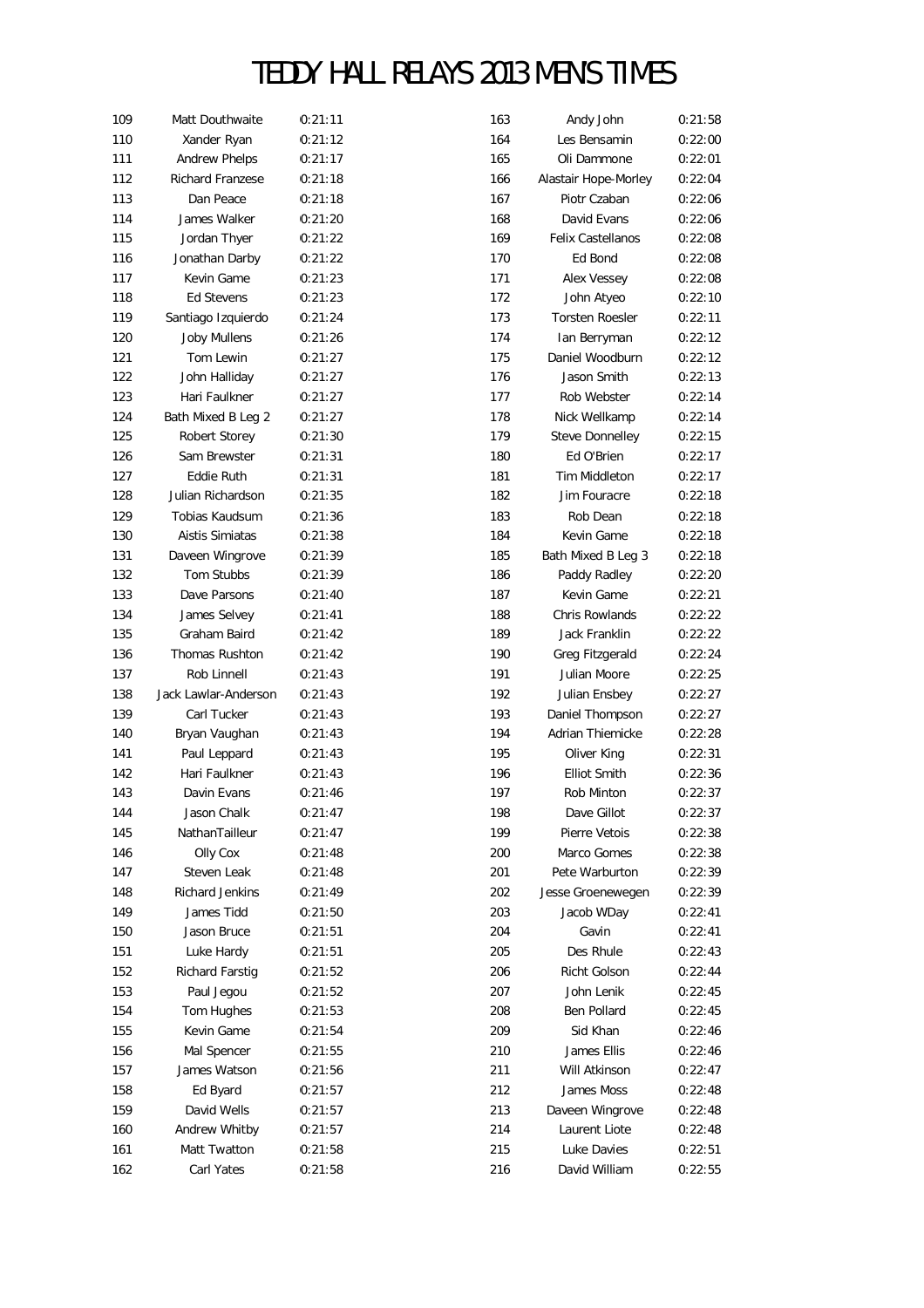| 217        | Ed                       | 0:22:56            | 271 | Thomas Parsons             | 0:23:50            |
|------------|--------------------------|--------------------|-----|----------------------------|--------------------|
| 218        | Carlton Hobbs            | 0:22:59            | 272 | Kevin Boake                | 0:23:51            |
| 219        | <b>Richard Plater</b>    | 0:22:59            | 273 | John Ealey                 | 0:23:53            |
| 220        | Magomed Chilaev          | 0:23:00            | 274 | Hamish Gordon              | 0:23:53            |
| 221        | Anu Dubhia               | 0:23:01            | 275 | Matthew Marshall           | 0:23:54            |
| 222        | David Ashmore            | 0:23:02            | 276 | Henry Curr                 | 0:23:54            |
| 223        | Will Hudson              | 0:23:04            | 277 | QCCC Leg 1                 | 0:23:55            |
| 224        | Sebastian Koh            | 0:23:05            | 278 | Jake Harrison              | 0:23:55            |
| 225        | Mark Mcleod              | 0:23:05            | 279 | Martin Searle              | 0:23:55            |
| 226        | Simon Martin             | 0:23:05            | 280 | David Thompson             | 0:23:56            |
| 227        | QCCC Leg 4               | 0:23:06            | 281 | Alex Fordham               | 0:23:56            |
| 228        | Colm Fitzgerald          | 0:23:07            | 282 | Ben Reed                   | 0:23:59            |
| 229        | Wayne                    | 0:23:10            | 283 | Angelina Measures          | 0:23:59            |
| 230        | Jimmy Bray               | 0:23:12            | 284 | Chris                      | 0:24:00            |
| 231        | <b>Alexander Harries</b> | 0:23:12            | 285 | Calum Denver               | 0:24:00            |
| 232        | Tom Joy                  | 0:23:13            | 286 | Matt Bland                 | 0:24:02            |
| 233        | John Bignell             | 0:23:15            | 287 | Jason Houlsby              | 0:24:02            |
| 234        | Partick Thill            | 0:23:15            | 288 | James Moss                 | 0:24:03            |
| 235        | Len                      | 0:23:15            | 289 | Ren Greenfield             | 0:24:03            |
| 236        | <b>Steve Scruton</b>     | 0:23:16            | 290 | Kylee Drugan-Eppich        | 0:24:04            |
| 237        | Kris Palustu             | 0:23:17            | 291 | Ignatius Pinto             | 0:24:04            |
| 238        | China Simpson-Bell       | 0:23:17            | 292 | Jack Moran                 | 0:24:05            |
| 239        | Dingeman Wiertz          | 0:23:19            | 293 | Rob Taylor                 | 0:24:05            |
| 240        | Mark Butler              | 0:23:19            | 294 | Ben Pilgram                | 0:24:06            |
| 241        | Carey Grey               | 0:23:20            | 295 | Jack Moran                 | 0:24:06            |
| 242        | Dave Smith               | 0:23:20            | 296 | Jack Moran                 | 0:24:08            |
| 243        | <b>Stewart Scott</b>     | 0:23:20            | 297 | David Clancy               | 0:24:08            |
| 244        | <b>Steve Scruton</b>     | 0:23:23            | 298 | Jeff Pelling               | 0:24:12            |
| 245        | George Bilsby            | 0:23:27            | 299 | Diego de Armas             | 0:24:12            |
| 246        | Tom Crane                | 0:23:28            | 300 | <b>Adrian Grutter</b>      | 0:24:14            |
| 247        | Simon McIntosh           | 0:23:29            | 301 | Stewart Thorpe             | 0:24:15            |
| 248        | Ivan Jevremovic          | 0:23:30            | 302 | Chris Brading              | 0:24:16            |
|            | Hung-Yuan Cheng          | 0:23:31            | 303 | Dominik Wild               |                    |
| 249        |                          |                    | 304 |                            | 0:24:16            |
| 250<br>251 | William Thompson         | 0:23:31<br>0:23:32 | 305 | Matt Pickles<br>Nick Algeo | 0:24:19<br>0:24:19 |
|            | John Harvey              |                    |     |                            |                    |
| 252        | Job Boerma               | 0:23:32            | 306 | Julien Anani-Isaac         | 0:24:20            |
| 253        | Preston                  | 0:23:32            | 307 | Paul Brackett              | 0:24:20            |
| 254        | Laurie Hurman            | 0:23:35            | 308 | Ed Smith                   | 0:24:23            |
| 255        | David Searle             | 0:23:37            | 309 | Morgan Wesley              | 0:24:24            |
| 256        | Pete Bentley             | 0:23:38            | 310 | George Hostford            | 0:24:24            |
| 257        | Dave Wray                | 0:23:39            | 311 | St. Hugh's Leg 1           | 0:24:25            |
| 258        | Bath Mixed B Leg 1       | 0:23:39            | 312 | Chris McLoughlin           | 0:24:25            |
| 259        | Tim Newman               | 0:23:41            | 313 | Joe Mackay                 | 0:24:26            |
| 260        | Pete Hawcroft            | 0:23:41            | 314 | <b>Edward Tolley</b>       | 0:24:29            |
| 261        | Ollie Ashe               | 0:23:42            | 315 | Darren Joliffe             | 0:24:31            |
| 262        | Duncan Palmer            | 0:23:44            | 316 | Jack Moran                 | 0:24:31            |
| 263        | Iain Wakefield           | 0:23:44            | 317 | Andreas Ekholm             | 0:24:32            |
| 264        | Max Freiburghaus         | 0:23:44            | 318 | Miraj Shah                 | 0:24:34            |
| 265        | Alex Gibson              | 0:23:45            | 319 | Hannah Wells               | 0:24:35            |
| 266        | Sam Demharter            | 0:23:45            | 320 | Aeron Buchanon             | 0:24:35            |
| 267        | Tom Doak                 | 0:23:46            | 321 | Paul Stoddart              | 0:24:36            |
| 268        | James Barringer          | 0:23:49            | 322 | Mike McDonald              | 0:24:36            |
| 269        | Roy Treadwell            | 0:23:49            | 323 | Joe McGee                  | 0:24:37            |
| 270        | Robert Pullin            | 0:23:49            | 324 | Robin Harding              | 0:24:38            |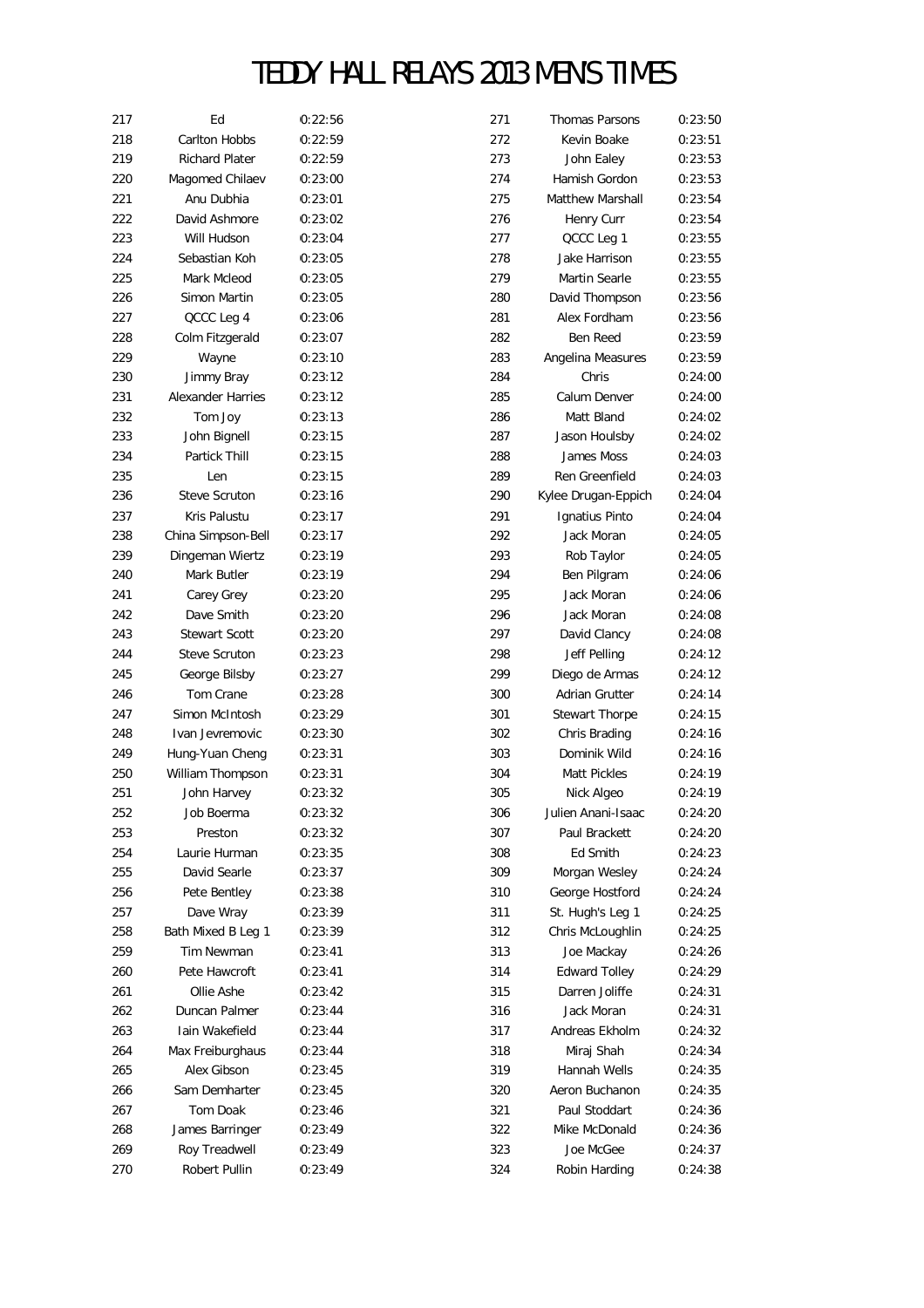| 325 | QCCC Leg 3           | 0:24:39            | 379 | Andrew Symington      | 0:25:47 |
|-----|----------------------|--------------------|-----|-----------------------|---------|
| 326 | Will Tooth           | 0:24:41            | 380 | Phil Brennan          | 0:25:49 |
| 327 | Miranda Essex        | 0:24:41            | 381 | <b>Rok Sekirnik</b>   | 0:25:49 |
| 328 | Steve Smoth          | 0:24:43            | 382 | Terence Curran        | 0:25:52 |
| 329 | St. Hugh's Leg 3     | 0:24:45            | 383 | Simon Griffin         | 0:25:53 |
| 330 | Louis Warlper        | 0:24:45            | 384 | David Rodriguez-Lavea | 0:25:54 |
| 331 | Felix Binder         | 0:24:47            | 385 | David Severson        | 0:25:55 |
| 332 | Remko Prevo          | 0:24:48            | 386 | Tim O'Niell           | 0:25:55 |
| 333 | Jonathan Mather      | 0:24:48            | 387 | Tom Hart              | 0:25:55 |
| 334 | Michael Tucker       | 0:24:48            | 388 | <b>Steve Cowls</b>    | 0:25:56 |
| 335 | Dave Robinson        | 0:24:50            | 389 | Paul Hawkins          | 0:25:57 |
| 336 | David McHardy        | 0:24:50            | 390 | Conor Fleming         | 0:25:58 |
| 337 | Huw Morgan           | 0:24:51            | 391 | <b>Steve Belcher</b>  | 0:25:58 |
| 338 | James Wigmore        | 0:24:52            | 392 | John Greenhill        | 0:25:59 |
| 339 | Dave Hanson          | 0:24:52            | 393 | Pedro Aparicio        | 0:26:00 |
| 340 | Roger Wilson         | 0:24:54            | 394 | Paul Hansbury         | 0:26:00 |
| 341 | <b>Thomas Hole</b>   | 0:24:59            | 395 | Jake Bush             | 0:26:06 |
| 342 | Seth                 | 0:25:01            | 396 | Jacob Bush            | 0:26:06 |
| 343 | Jeffrey Lenowitz     | 0:25:02            | 397 | Damian Winter         | 0:26:07 |
| 344 | Tom Gourd            | 0:25:02            | 398 | David Jones           | 0:26:07 |
| 345 | Vladimir Chernyy     | 0:25:03            | 399 | Alaadone El-Chab      | 0:26:09 |
| 346 | Andy Howell          | 0:25:04            | 400 | Jesada Temaismith     | 0:26:11 |
| 347 | Alan Harrison        |                    | 401 | <b>Wiz Bunce</b>      | 0:26:12 |
| 348 | Andrea Bachand       | 0:25:04<br>0:25:05 | 402 |                       | 0:26:12 |
|     | Alex Gray            |                    |     | Marcus Henglein       |         |
| 349 |                      | 0:25:08            | 403 | Matthew Butler Adams  | 0:26:14 |
| 350 | John Lamb            | 0:25:11            | 404 | <b>Bob Burton</b>     | 0:26:16 |
| 351 | Chris Vogel          | 0:25:12            | 405 | Adam Gilbatson        | 0:26:19 |
| 352 | Padraig Regan        | 0:25:17            | 406 | Les Newell            | 0:26:20 |
| 353 | Brendan Solik        | 0:25:17            | 407 | <b>Andrew Turner</b>  | 0:26:23 |
| 354 | Simon Leech          | 0:25:18            | 408 | <b>Mike Davies</b>    | 0:26:24 |
| 355 | Sam Sherston         | 0:25:19            | 409 | John Turner           | 0:26:27 |
| 356 | Luke Kirby           | 0:25:19            | 410 | <b>Rick Higgins</b>   | 0:26:28 |
| 357 | Giacomo Pirovano     | 0:25:20            | 411 | <b>Steve Bulter</b>   | 0:26:30 |
| 358 | Winni Kretzschmar    | 0:25:21            | 412 | Mike Leci             | 0:26:36 |
| 359 | Frances Maxaulay     | 0:25:23            | 413 | LLoyd Chapman         | 0:26:36 |
| 360 | Tom Volker           | 0:25:24            | 414 | David Maundrell       | 0:26:43 |
| 361 | Jamie Mac            | 0:25:26            | 415 | Will Atkinson         | 0:26:45 |
| 362 | Neil                 | 0:25:28            | 416 | Sebastien Galan       | 0:26:45 |
| 363 | Eftychis Frangedakis | 0:25:30            | 417 | Lukas Lercher         | 0:26:46 |
| 364 | Dominic John Pillai  | 0:25:32            | 418 | Jonny Brooks          | 0:26:47 |
| 365 | John Manley          | 0:25:35            | 419 | Michael Bentley       | 0:26:49 |
| 366 | Max Mladenovic       | 0:25:36            | 420 | Christian Arnold      | 0:26:50 |
| 367 | Pete Stepney         | 0:25:36            | 421 | QCCC Leg 2            | 0:26:50 |
| 368 | Fred Woodcock        | 0:25:37            | 422 | Adrian                | 0:26:50 |
| 369 | Christof Berlin      | 0:25:37            | 423 | Mike Heaton           | 0:26:50 |
| 370 | Mike Homewood        | 0:25:39            | 424 | Zack Hall             | 0:26:51 |
| 371 | John Greenhill       | 0:25:39            | 425 | Giulia Roverato       | 0:26:52 |
| 372 | Maximiliano Clamer   | 0:25:39            | 426 | Harry Annison         | 0:26:54 |
| 373 | Lawrence Tse         | 0:25:40            | 427 | Ellasaid Woodhouse    | 0:26:54 |
| 374 | David Sawyer         | 0:25:40            | 428 | Stuart                | 0:26:56 |
| 375 | Alexander Brehm      | 0:25:40            | 429 | Niall Moon            | 0:26:58 |
| 376 | David Benz           | 0:25:41            | 430 | Paul Hawkins          | 0:27:00 |
| 377 | Nat Charles          | 0:25:45            | 431 | Gagan Tiwana          | 0:27:03 |
| 378 | Glenn Davis          | 0:25:46            | 432 | Micha Ruhl            | 0:27:05 |
|     |                      |                    |     |                       |         |